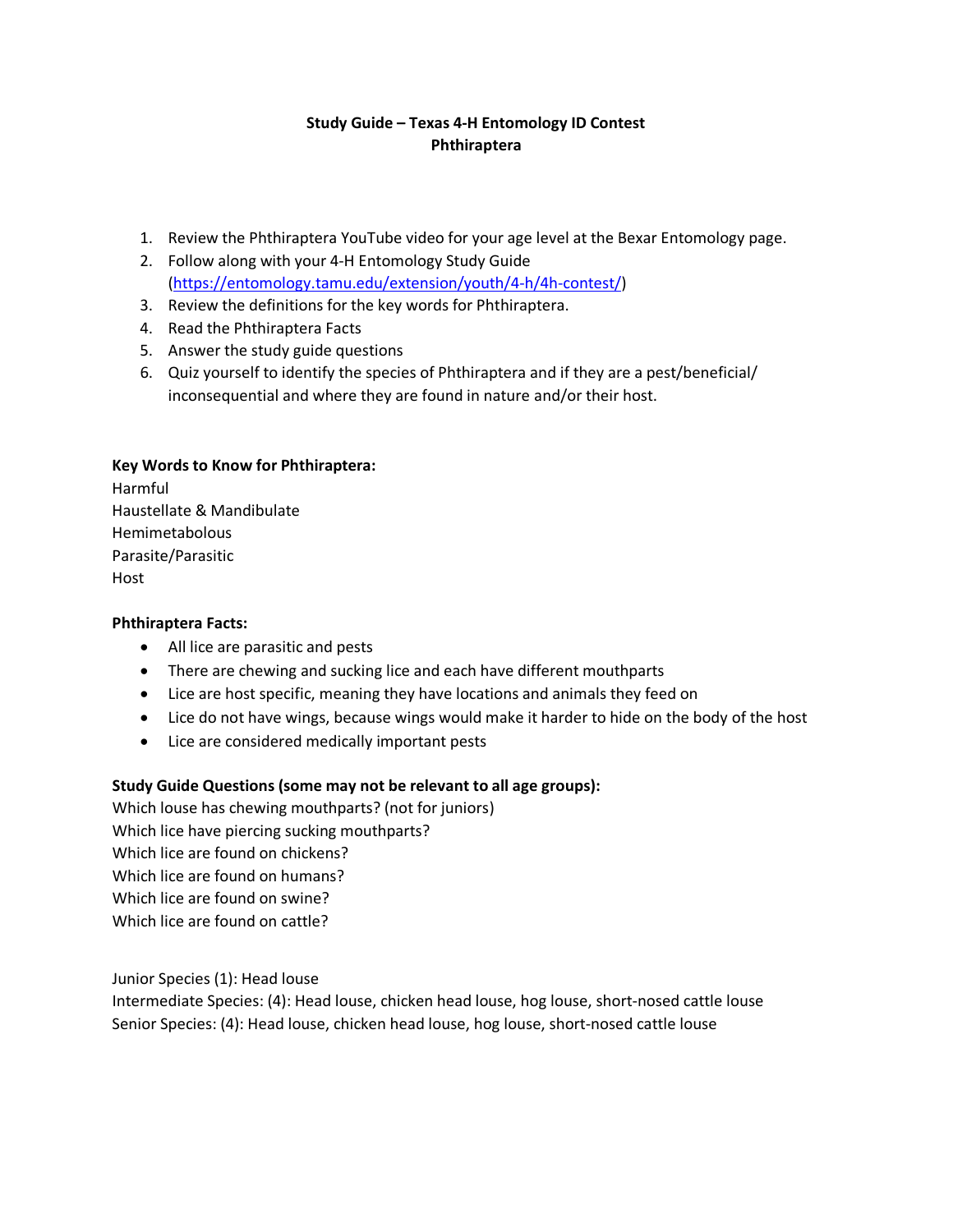# **Study Guide – Texas 4-H Entomology ID Contest Phasmatodea**

- 1. Review the Phasmatodea YouTube video for your age level at the Bexar Entomology page.
- 2. Follow along with your 4-H Entomology Study Guide [\(https://entomology.tamu.edu/extension/youth/4-h/4h-contest/\)](https://entomology.tamu.edu/extension/youth/4-h/4h-contest/)
- 3. Review the definitions for the key words for Phasmatodea.
- 4. Read the Phasmatodea Facts
- 5. Answer the study guide questions
- 6. Quiz yourself to identify the species of Phasmatodea and if they are a pest/beneficial/ inconsequential and where they are found in nature and/or their host.

## **Key Words to Know for Phasmatodea:**

Mandibulate Hemimetabolous Herbivorous Camouflage

## **Phasmatodea Facts:**

- There is only one species to know Texas Giant Walking Stick
- Phasmatodea are hemimetabolous.
- Phasmatodea are considered inconsequential.
- Phasmatodea have chewing or mandibulate mouthparts
- Phasmatodea are camouflaged.

## **Study Guide Questions:**

What do walking sticks eat? Why are walking sticks camoflauged? What type of lifecycle do walking sticks have? Do walking sticks have wings? What do walking sticks feed on?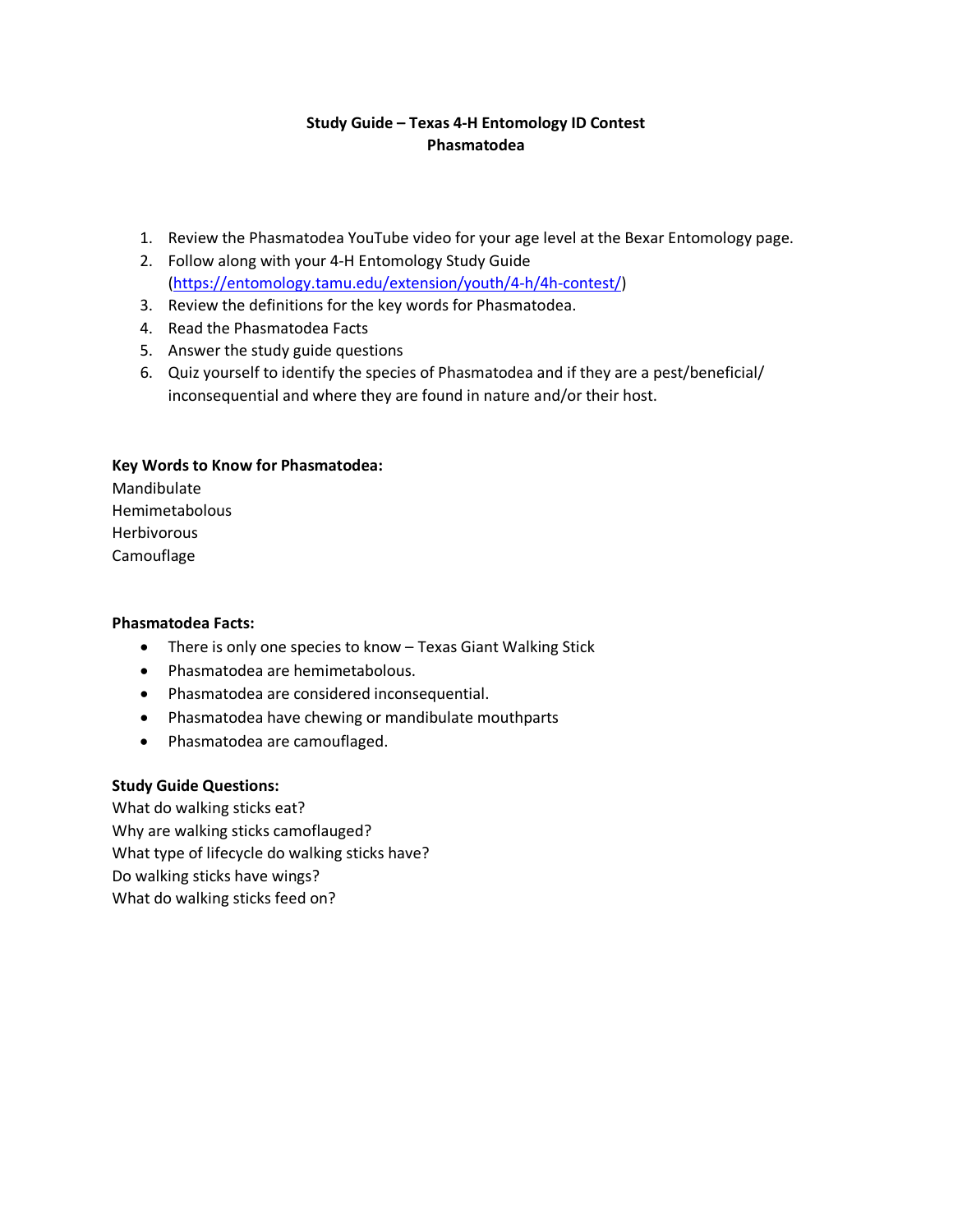# **Study Guide – Texas 4-H Entomology ID Contest Psocoptera** Intermediates & Seniors Only

- 7. Review the Psocoptera YouTube video for your age level at the Bexar Entomology page.
- 8. Follow along with your 4-H Entomology Study Guide [\(https://entomology.tamu.edu/extension/youth/4-h/4h-contest/\)](https://entomology.tamu.edu/extension/youth/4-h/4h-contest/)
- 9. Review the definitions for the key words for Psocoptera.
- 10. Read the Psocoptera Facts
- 11. Answer the study guide questions
- 12. Quiz yourself to identify the species of Psocoptera and if they are a pest/beneficial/ inconsequential and where they are found in nature and/or their host.

# **Key Words to Know for Psocoptera:**

Mandibulate Hemimetabolous

## **Psocoptera Facts:**

- There is only one species to know: book or bark lice
- Psocoptera are hemimetabolous.
- Pscoptera have chewing or mandibulate mouthparts
- Psocoptera are very small insects and can be considered pests in some situations.
- Psocoptera live on a variety of materials they may feed on fungal material on bark, moldy grains in a pantry, or book pages (especially when in humid environments)

## **Study Guide Questions:**

Name the places book/bark lice can be found. Name the food book/bark lice can feed on. Are Psocoptera beneficial? What lifecycle does Psocoptera have? What mouthparts do Psocoptera have?